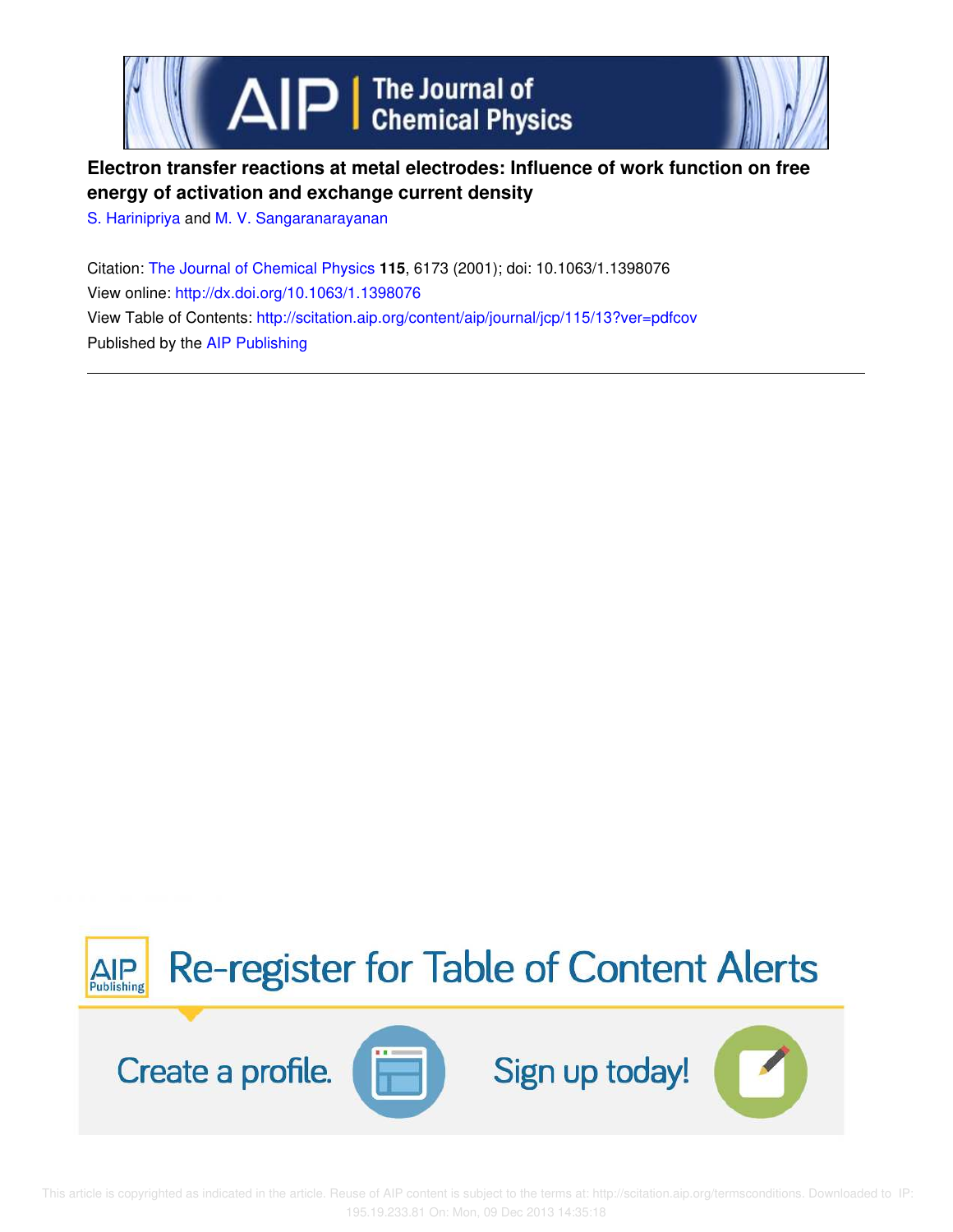## **Electron transfer reactions at metal electrodes: Influence of work function on free energy of activation and exchange current density**

S. Harinipriya and M. V. Sangaranarayanan<sup>a)</sup>

*Department of Chemistry, Indian Institute of Technology, Madras-600 036, India*

(Received 2 April 2001; accepted 9 July 2001)

The dependence of the free energy of activation on the work function of electrodes, solvation energies, and surface potentials of the reactant species pertaining to electron transfer reactions at metal/solution interfaces is derived using thermodynamic considerations. The standard exchange current density is calculated for  $Fe^{3+} + e \leftrightarrow Fe^{2+}$  at different metal electrodes and compared with experimental data as well as molecular dynamics simulations. © *2001 American Institute of Physics.* [DOI: 10.1063/1.1398076]

#### **I. INTRODUCTION**

The theoretical analysis of charge transfer reactions at electrode/electrolyte interfaces has been a topic of numerous investigations during the past few decades and the mechanistic aspects of these reactions are essentially centered around the question of adiabaticity versus nonadiabaticity,<sup>1</sup> inner sphere versus outer sphere, $2$  nature of solvent polarization modes, $3-7$  and the role of electronic density of states.<sup>8</sup> The extraction of electrode kinetic parameters (exchange current density, transfer coefficients, overpotentials, double layer charging current, etc.) is usually accomplished with the help of different transient or steady state electrochemical techniques, on the basis of the classical Butler–Volmer equation.<sup>9</sup> On the other hand, quantum mechanical studies in this context employ different molecular dynamics simulation versions, coupled with the Anderson–Newns Hamiltonian,<sup>10</sup> incorporating electronic orbitals. The dependence of the current–potential relation on the nature of the supporting electrolyte, electronic structure of metals, and polarity of the solvent medium pertaining to simple redox couples constituted a central theme in early investigations on electrode kinetics. On the other hand, current experimental trend in heterogeneous electron transfer reactions emphasize the control of rate using the distance of separation between redox centers, $11-17$  characteristics of the intervening medium,  $18$  adsorption behavior of molecules,<sup>19</sup> and magnitude of driving force.<sup>20–22</sup> A recent study concerning the influence of the electrode density of states on the rate of electron transfer when monolayers of osmium-containing redox couples are formed deserves mention in this context.<sup>19</sup>

The complete elucidation of microscopic details pertaining to the mechanism of interfacial electron transfer reactions is rendered especially difficult in view of a large number of ''control variables'' governing the system and in general, there is no one-to-one correspondence between the macroscopic observables and derived parameters. Consequently, it has become customary to analyze isolated issues such as  $(i)$ dependence of exchange current density on the nature of the metal surface,<sup>23</sup> (ii) role of solvent dielectrics,<sup>3–7</sup> and (iii)

electronic effects which influence the coupling between the electrode surface and reactant species.<sup>24</sup>

Among various parameters appearing in the classical Butler–Volmer equation of electrode kinetics, the standard exchange current density  $(i_0)$  has a central role insofar as it is a measure of the rate of the reaction at zero overpotential and has been extensively investigated using a variety of experimental techniques such as impedance spectroscopy, Tafel polarization, etc.<sup>25</sup> However, its explicit functional dependence on solvent medium, nature of single crystal surfaces, electron density of metals, work function, etc. has remained elusive. On the other hand, the hydrogen evolution reaction (HER) represented as  $H^+ + e \leftrightarrow (1/2)H_2$  on a large number of electrode surfaces has been thoroughly studied during the past few decades<sup>26</sup> because of its importance in hydrogen embrittlement, fuel cells, and electrodeposition reactions. Recently the analysis of the reaction  $Fe^{3+} + e \leftrightarrow Fe^{2+}$  at the electrode/electrolyte interface has been a focus<sup>1,3,4</sup> of investigation in view of its outer sphere nature as well as implication in electrocatalysis, and various simulation procedures are employed for calculating the activation energy barrier, solvent polarization effects, and quantum influences.

In this article we report an explicit expression for the exchange current density in terms of work function of the metal surface, surface potential of the reactants and products, and solvation energies. While the proposed methodology is applicable to any electron transfer reaction scheme, we demonstrate its usefulness for a ferric/ferrous reaction whose  $i_0$ values have been reported for a variety of electrodes using experimental data and theoretical calculations. The essential feature in our analysis consists in partitioning the free energy of activation into different contributions and exploiting the availability of thermodynamic parameters.

## **II. FREE ENERGY OF ACTIVATION AND STANDARD EXCHANGE CURRENT DENSITY**

The electron transfer rate constant  $k_{et}$  is related to standard exchange current density  $i_0$  as<sup>9,27</sup>

$$
i_0 = (nFC_Rk_{\text{et}}/A)\exp\{-\beta nFE_e/RT\},\tag{1}
$$

#### 0021-9606/2001/115(13)/6173/6/\$18.00 6173 © 2001 American Institute of Physics

 This article is copyrighted as indicated in the article. Reuse of AIP content is subject to the terms at: http://scitation.aip.org/termsconditions. Downloaded to IP: 195.19.233.81 On: Mon, 09 Dec 2013 14:35:18

a)Electronic mail: mys@chem.iitm.ernet.in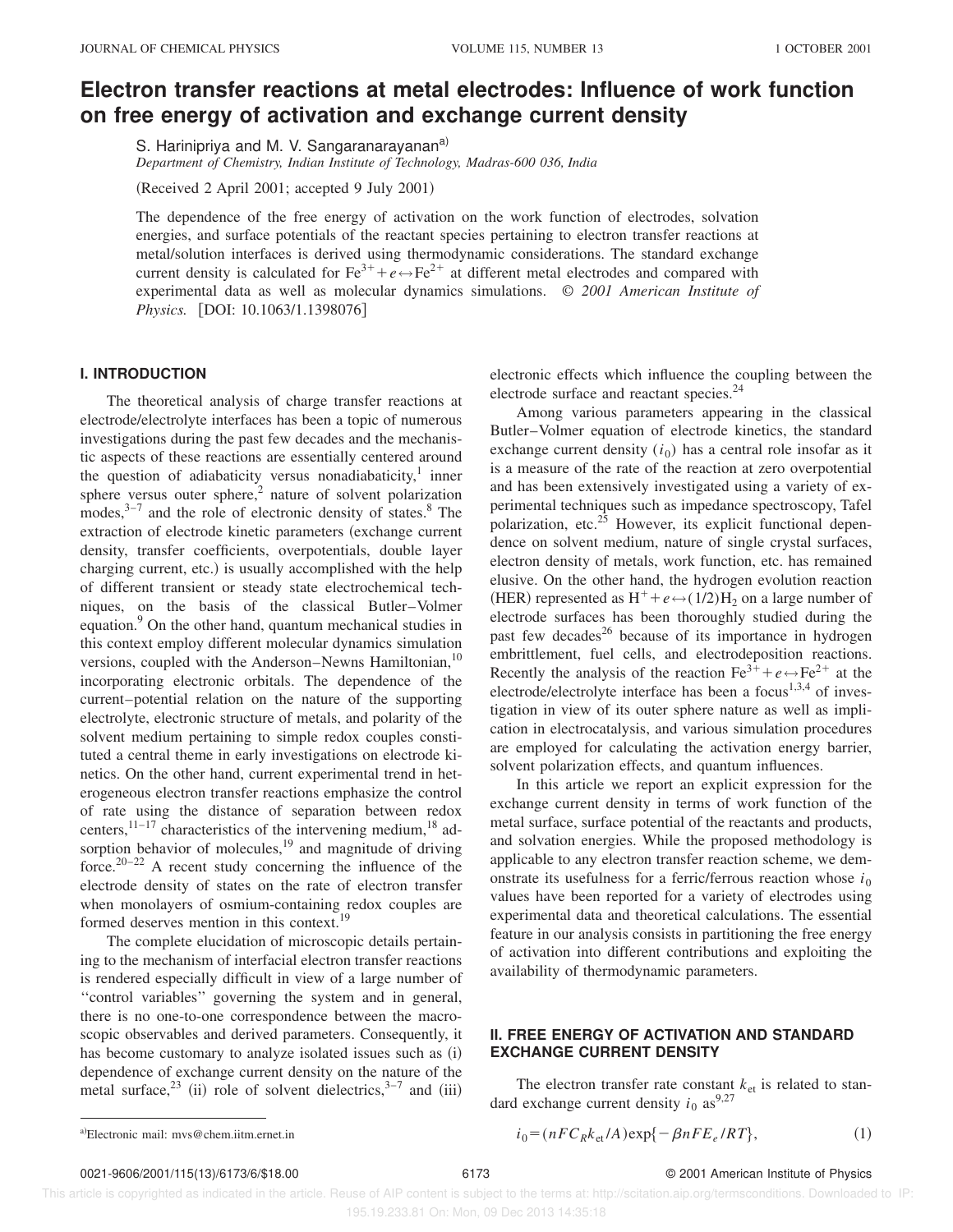

FIG. 1. Dependence of  $log i_0$  on work function of metals, calculated from Eq. (16). The effect of introducing  $\pm 2\%$  errors in the calculated log *i*<sub>0</sub> which may arise from the assumed set of system parameters is shown as error bars.

where  $\beta$  denotes the symmetry factor; *n* and *A* denote, respectively, the number of electrons and area of the electrode;  $C_R$  is the bulk concentration of the reactant (in moles) while *Ee* is the equilibrium potential of the redox reaction, and *F* denoting Faraday (96 500 C mol<sup>-1</sup>). Further, one may express  $k_{\text{et}}$  in terms of free energy of activation<sup>9,27</sup> ( $\Delta G^{\neq}$ ) as

$$
k_{\text{et}} = (k_b T/h) \exp\{-\Delta G^2 /RT\},\tag{2}
$$

where  $k_b$  and *h* represent the Boltzmann and Planck constant, respectively. Equations  $(1)$  and  $(2)$  enable the calculation of  $k_{\text{et}}$  and  $i_0$  using  $\Delta G^{\neq}$  estimates. Equation (2) implies that the transmission coefficient  $\kappa$  is unity<sup>27</sup> indicating that the frequency of formation of transition state equals  $k_{et}$ . However, the calculation of  $\Delta G^{\neq}$  is a nontrivial exercise in view of its dependence on the nature of the electrode surface, reactant under consideration, and interfacial solvent behavior. Since we are presently investigating the metal dependence of  $\Delta G^{\neq}$  vis-à-vis  $i_0$ , we incorporate the work function characteristics explicitly in the formalism, as shown below.

### **III. SOLVATION ENERGIES AND SURFACE POTENTIALS**

It is well known that the free energy of activation  $\Delta G^{\neq}$ is influenced by work terms involving reactants and products viz.,

$$
\Delta G^{\neq} = (w_r + w_p)/2. \tag{3}
$$

The above equation is reminiscent of the customary interpretation of the free energy of activation arising from the classical Marcus theory<sup>28,29</sup> which consists of contributions involving work terms and solvent influences. However, since our methodology of evaluating  $w_r$  and  $w_p$  of Eq. (3) is somewhat different from the procedure advocated by Marcus, terms involving the reorganization energy of solvent molecules do not occur explicitly at this stage. In order to investigate the metal dependence, Eq.  $(2)$  is modified as

$$
\Delta G^{\neq} = (w_r + w_p)/2 + \Delta G_{\text{et}},\tag{4}
$$

where  $\Delta G_{\text{et}}$  representing the free energy involved in the electron transfer process is influenced by the work function of the metal in the solvent environment. In general,  $\Delta G_{\text{et}}$  is composed of the electrochemical potential  $\mu_M^S$  and surface potential  $\chi_M^S$  of the metal<sup>30</sup> in solvent *S*. Thus

$$
\Delta G_{\text{et}} = \mu_M^S + nF\chi_M^s \,,\tag{5}
$$

where *n* is the number of electrons involved.  $\mu_M^s$  is given  $as^{30}$ 

$$
\mu_M^S = -nF(\chi_M^S + \Phi_M^S),\tag{6}
$$

 $\Phi_M^S$  being the work function of the solvated electrode (Scheme 1). Further,

$$
\Phi_M^S = \Phi_M - \Phi_S, \qquad (7)
$$



where  $\Phi_S$  denotes the work function of the solvent defined as the energy required for the electrons in solvent to escape to vacuum, $31$  viz.,

$$
\Phi_{S} = \mu_{e}^{S} - \chi_{e}^{S},\tag{8}
$$

where  $\mu_e^s$  and  $\chi_e^s$  denote, respectively, the electrochemical potential and surface potential of electrons in solution. Under electronic equilibrium  $\mu_e^S$  and  $\chi_e^S$  are identified as  $\mu_e^M$  and  $\chi_e^M$ , respectively. Rearrangement of Eq. (7) with the help of Eq.  $(8)$  leads to

$$
\Phi_M^s = \xi \Phi_M \,,\tag{9}
$$

where

$$
\xi = 1 + [(\mu_e^M - \chi_e^s)/\Phi_M].
$$
 (10)

This simplification enables the formulation of  $\Delta G_{\text{et}}$  as

$$
\Delta G_{\text{et}} = -nF\xi\Phi_M. \tag{11}
$$

This article is copyrighted as indicated in the article. Reuse of AIP content is subject to the terms at: http://scitation.aip.org/termsconditions. Downloaded to IP: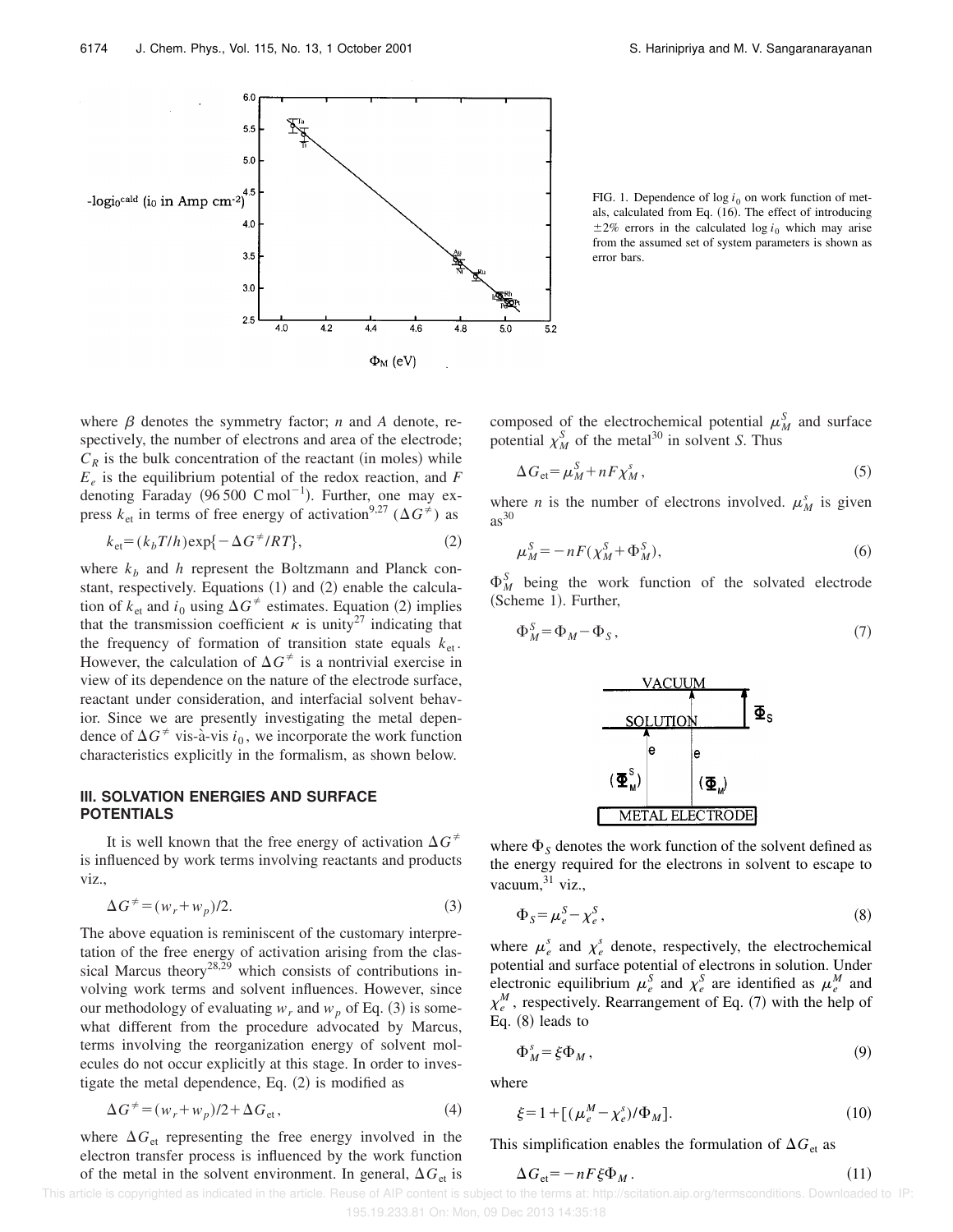TABLE I. Estimation of  $\log i_0$  at 298 K using Eq. (18). The area of the electrode is assumed to be 0.1 cm<sup>2</sup>. The symmetry factor  $\beta$  equals 0.5 and  $C_{Fe^{3+}}=0.1$  M.

| Metal | Work<br>function<br>(eV) | $-\log i_0$ ( <i>i</i> <sub>0</sub> in A cm <sup>-2</sup> )<br>[Eq. $(18)$ ] | $k_{\text{et}}$ in $10^{-3}$ s <sup>-1</sup><br>[Eqs. $(2)$ ]<br>and $(15)$ ] | $\Delta G^{\neq}$ (eV)<br>[Eq. $(15)$ ] | $-\log i_0$<br>$(i_0$ in A cm <sup>2</sup> ),<br>experimental<br>data ( $Ref. 33$ ) | $\mu_e^M$<br>(eV)<br>(Ref. 31) |
|-------|--------------------------|------------------------------------------------------------------------------|-------------------------------------------------------------------------------|-----------------------------------------|-------------------------------------------------------------------------------------|--------------------------------|
| Ta    | 4.05                     | 5.55                                                                         | 0.0951                                                                        | 0.9953                                  | 5.91                                                                                | $-3.762$                       |
| Ti    | 4.10                     | 5.41                                                                         | 0.132                                                                         | 0.9868                                  | 6.58                                                                                | $-3.803$                       |
| Au    | 4.78                     | 3.45                                                                         | 11.95                                                                         | 0.8712                                  | 3.60                                                                                | $-4.367$                       |
| Ni    | 4.80                     | 3.39                                                                         | 13.60                                                                         | 0.8678                                  | 3.44                                                                                | $-4.384$                       |
| Ru    | 4.87                     | 3.19                                                                         | 21.70                                                                         | 0.8559                                  | 3.04                                                                                | $-4.442$                       |
| Ir    | 4.97                     | 2.90                                                                         | 42.10                                                                         | 0.8389                                  | 2.82                                                                                | $-4.525$                       |
| Rh    | 4.98                     | 2.88                                                                         | 44.90                                                                         | 0.8372                                  | 2.77                                                                                | $-4.533$                       |
| Pd    | 5.01                     | 2.80                                                                         | 55.00                                                                         | 0.8320                                  | 2.22                                                                                | $-4.558$                       |
| Pt    | 5.03                     | 2.78                                                                         | 55.50                                                                         | 0.8290                                  | 2.60                                                                                | $-4.575$                       |

In the above equation  $\xi$  is a measure of the ease with which electrons leave the solvated electrode and reach the reactant species present in the reaction zone.

The physical significance of  $\xi$  is at first puzzling. However, numerical evaluation using Eq. (10) indicates that  $\xi$ equals 0.17 irrespective of the nature of the metal. This constancy is somewhat unanticipated since  $\Phi_M - \Phi_M^S$  which denotes the solvation free energy of electrons is independent of the metal. In view of this, the metal independency of the ratio  $\Phi_M^S/\Phi_M^{\bullet}$ , denoted as  $\xi$  here is *prima facie* unclear. However, the constancy of  $\xi$  may be rationalized via conceptual insights as well as numerical calculations in the following manner. Since the estimation of  $\mu_e^S$  and  $\mu_e^S$  themselves are not directly available, we invoke the occurrence of electronic equilibrium and hence rewrite  $\mu_e^S - \chi_e^S$  as  $\mu_e^M - \chi_e^M$ . Further, when anisotropy of surface orientation is ignored at the first level of approximation<sup>31</sup>,  $\chi_e^M$  has been reported to be  $-0.4$  eV. In addition,  $(\mu_e^M - \chi_e^M)$  is of the same order of magnitude as  $\Phi_M$  thereby making  $(\mu_e^M - \chi_e^M)/\Phi_M$  to be a constant  $(-0.83)$  leading to  $\xi$  as 0.17. Alternately  $\xi$  may be shown to be a constant from numerical considerations too. For this purpose we appeal to the definition of  $\xi$  as  $\xi=1$ 



FIG. 2. Influence of work function on the free energy of activation  $(\Delta G^{\neq})$ estimated from Eq. (15). The effect of introducing  $\pm 2\%$  errors in the calculated  $\log i_0$  which may arise from the assumed set of system parameters is shown as error bars.

 $+(\mu_e^M/\Phi_M) - (\chi_e^M/\Phi_M)$ . Interestingly,  $(\mu_e^M/\Phi_M)$  varies from 0.910 to 0.928 as one passes from Pt ( $\Phi_M$ = 5.03 eV) to Ta ( $\Phi_M$ =4.05 eV). On the other hand,  $\chi_e^M$ , representing the surface potential of electrons in solution, is estimated to be  $-0.4$  eV on the basis of simple jellium models.<sup>31</sup> Since the work functions of metals considered here vary from 4.05 to 5.03 eV,  $|\chi_e^M/\Phi_M|$  is in general less than 10% of  $|\mu_e^M/\Phi_M|$ thereby making  $\xi$  to be effectively a constant, independent of the nature of the metal.

 $w_r$  can be written<sup>32</sup> as the sum of the energy required in bringing the reactant from  $(a)$  bulk to OHP (which involves the solvation energy  $\Delta G$ <sub>*r*-*s*</sub>) and (b) OHP to reaction zone (dictated by the surface potential of reactants,  $\chi_r$ ). Analogous considerations apply for  $w_p$ . Although  $\chi_r$  and  $\chi_p$  denoting the surface potentials cannot be estimated in the general case, under zero overpotential limit vis-à-vis establishment of electronic equilibrium, it follows that  $\chi_r$  $= z_r \chi_e^S$ ;  $\chi_p = -z_p \chi_e^S$ . (The negative sign indicates that the movement of products is in the direction opposite to that of the reactant.) Thus it is possible to write

$$
w_r = \Delta G_r^{\text{inter}} + z_r F \chi_e^S
$$

and

$$
w_p = -\Delta G_p^{\text{inter}} - z_p F \chi_e^S. \tag{13}
$$

 $(12)$ 

The interfacial Gibbs free energy of solvation is a crucial quantity which is dictated by the double layer thickness, electron density of the metal and extent of imaging. A firstprinciples calculation of the same is a tedious task; however, the fact that  $\Delta G$ <sub>*r*-*S*</sub> is considerably diminished from its bulk value in the presence of electrode surfaces is well known.<sup>10,24</sup> We incorporate this feature by invoking the solvation number  $S_N$  and express  $\Delta G_r^{\text{inter}}$  as  $\Delta G_{r-S}/S_N$  and analogously  $\Delta G_p^{\text{inter}} = \Delta G_{p-S}/S_N$ . The justification behind the division by solvation number  $S_N$  arises from the fact that the free energy of solvation of ions in the adsorbed state will be smaller than the bulk value in view of the image energy corrections.<sup>10</sup>

Combining Eqs.  $(11)$ ,  $(12)$ , and  $(13)$ 

$$
\Delta G^{\neq} = (\Delta G_{r-S}/S_N + z_r F \chi_e^S)/2
$$
  
+ 
$$
(-\Delta G_{p-S}/S_{N-Z_p} F \chi_e^S)/2 - nF \xi \Phi_M.
$$
 (14)

 This article is copyrighted as indicated in the article. Reuse of AIP content is subject to the terms at: http://scitation.aip.org/termsconditions. Downloaded to IP: 195.19.233.81 On: Mon, 09 Dec 2013 14:35:18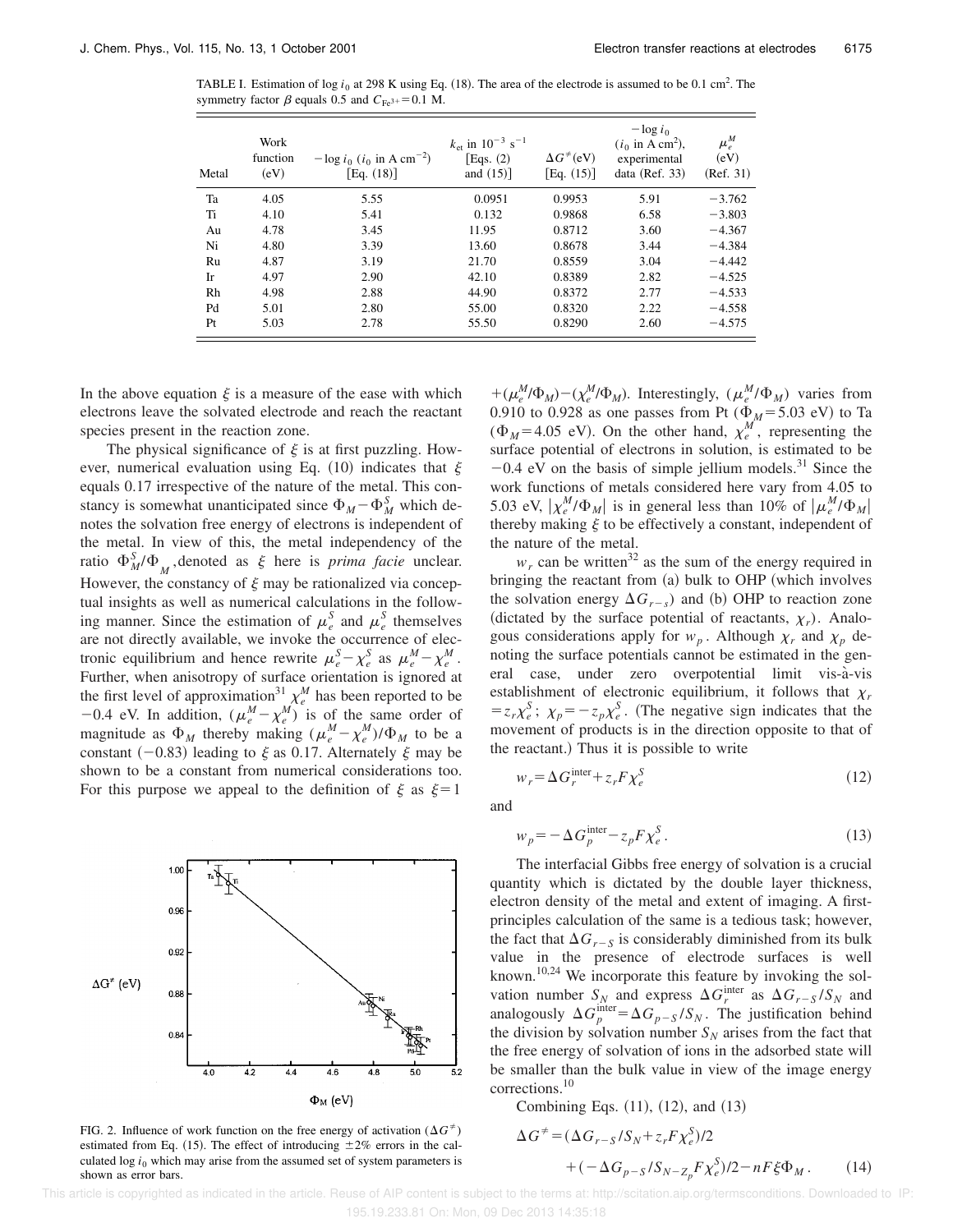

FIG. 3. Three-dimensional mesh plot depicting the simultaneous dependence of  $\log_0$  on work function ( $\Phi_M$ ) and free energy of activation  $(\Delta G^{\neq})$ obtained using Eq. (16). The range of values chosen for mesh plot are 3:0.067:5 and 1.2:0.01:1.5 for work function and free energy of activation, respectively.

For the ferric/ferrous couple,  $\Delta G_{r-s}$  and  $\Delta G_{p-s}$  become  $\Delta G_{\text{Fe}^{3+}-s}$  and  $\Delta G_{\text{Fe}^{2+}-s}$ , respectively, while *n* equals unity; thus Eq.  $(14)$  becomes

$$
\Delta G^{\neq} = (\Delta G_{\text{Fe}^{3+} - S} / S_N + z_r F \chi_e^S) / 2 + (-\Delta G_{\text{Fe}^{2+} - S} / S_N - z_p F \chi_e^S) / 2 - F \xi \Phi_M.
$$
 (15)

The above equation incorporates charges of reactants and products, surface potentials, solvation number, and Gibbs free energies.

#### **IV. EXCHANGE CURRENT DENSITY**

Equation  $(15)$  representing the free energy of activation  $\Delta G^{\neq}$  can be substituted in Eq. (1) to obtain

$$
\log i_0 = A + B\Phi_M, \qquad (16)
$$

where

$$
A = \{ \log(FC_{\text{Fe}^3} + k_b T / A h) \} - (\Delta G_{\text{Fe}^3} + \frac{1}{s} / 4.606 S_N R T) - (\Delta G_{\text{Fe}^2} + \frac{1}{s} / 4.606 S_N R T) - (3 F \chi_e^S / 4.606 R T) - (-2 F \chi_e^S / 4.606 R T) - (\beta F E_e / 2.303 R T) \tag{17}
$$

and

$$
B = F\,\xi/2.30RT.\tag{18}
$$

While the symmetry factor is 0.5 for a variety of electron transfer reactions,  $E_e$  is dictated by the nature of the redox couple; further,  $\Delta G_{\text{Fe}^{3+}-s} = 51.42 \text{ eV}^{32}$  and  $\Delta G_{\text{Fe}^{2+}-s}$ = 20.55 eV<sup>32</sup> while the solvation number for Fe<sup>3+</sup> and Fe<sup>2+</sup>, respectively, is 11 and 12 as deduced from compressibility measurements and thermodynamic calculations.<sup>33</sup> Before we verify the validity of Eq. (15) for Fe<sup>3+</sup> +  $e \leftrightarrow Fe^{2+}$ , it is imperative to point out that the linear dependence of  $\log i_0$  on  $\Phi_M$  has been first reported in the experimental studies of HER on a large number of *sp* and *d* metals.<sup>32</sup> However, the formal dependence of the type predicted by Eq.  $(16)$  has been reported here for the first time. Further, the constant slope of 3.3  $eV^{-1}$  obtained for the ferric/ferrous reaction when  $-\log i_0$  versus  $\Phi_M$  is plotted (cf. Fig. 4 of Trasatti *et al.*<sup>23</sup>) can now be attributed to the factor  $F\zeta/RT$  which is independent of the metal being considered (in this analysis  $F \xi / RT$  is ca. 2.9 eV<sup>-1</sup> at 298 K deduced from Fig. 1).

#### **V. DISCUSSION**

Equations  $(14)$  and  $(16)$  are the central results of the present approach and depict the explicit role of the metal electrode in dictating the standard exchange current density whose evaluation requires no adjustable parameters. In Table I the computed  $\log i_0$  values are compared with experimental  $data<sup>34</sup>$  and a satisfactory agreement may be noticed in all cases. Further, a linear correlation between  $\log i_0$  and  $\Phi_M$  in agreement with the experimental data of Bockris *et al.* is obtained.<sup>34</sup> Alternatively, by substituting appropriate parameters pertaining to the solvent in Eq. (15),  $\Delta G^{\neq}$  for various metals can be obtained leading to Fig. 2 which enables the prediction of  $\Delta G^{\neq}$  vis-à-vis log *i*<sub>0</sub> for any unknown metal from the linear regression equation  $\Delta G^{\neq} = \alpha_1 + \alpha_2 \Phi_M$ , where  $\alpha_1$ =1.69 eV and  $\alpha_2$ = -0.17 and  $\Phi_M$  is in eV which is consistent with the algebraic calculation resulting from Eq.  $(15)$ . In view of any uncertainties in the bulk Gibbs free energy of solvation for  $Fe^{3+}$  and  $Fe^{2+}$ , we introduce error bars by allowing  $\pm 2\%$  deviations in the calculated log  $i_0$  and  $\Delta G^{\neq}$  values (Figs. 1 and 2) so that these will grossly reflect the uncertainties involved in various energetic contributions appearing in Eq. (16). Since  $\log i_0$  varies with  $\Delta G^{\neq}$  which in turn is dependent upon  $\Phi_M$ , a three-dimensional mesh plot is convenient in depicting the simultaneous influence of these two parameters on  $log i_0$  (Fig. 3). As can be seen from Table I,  $k_{et}$  depends upon the work function of the metals and provides a possible interpretation of the recently observed work function influence of *k*et in the case of monolayers of osmium complexes formed on Au, Pt, and glassy carbon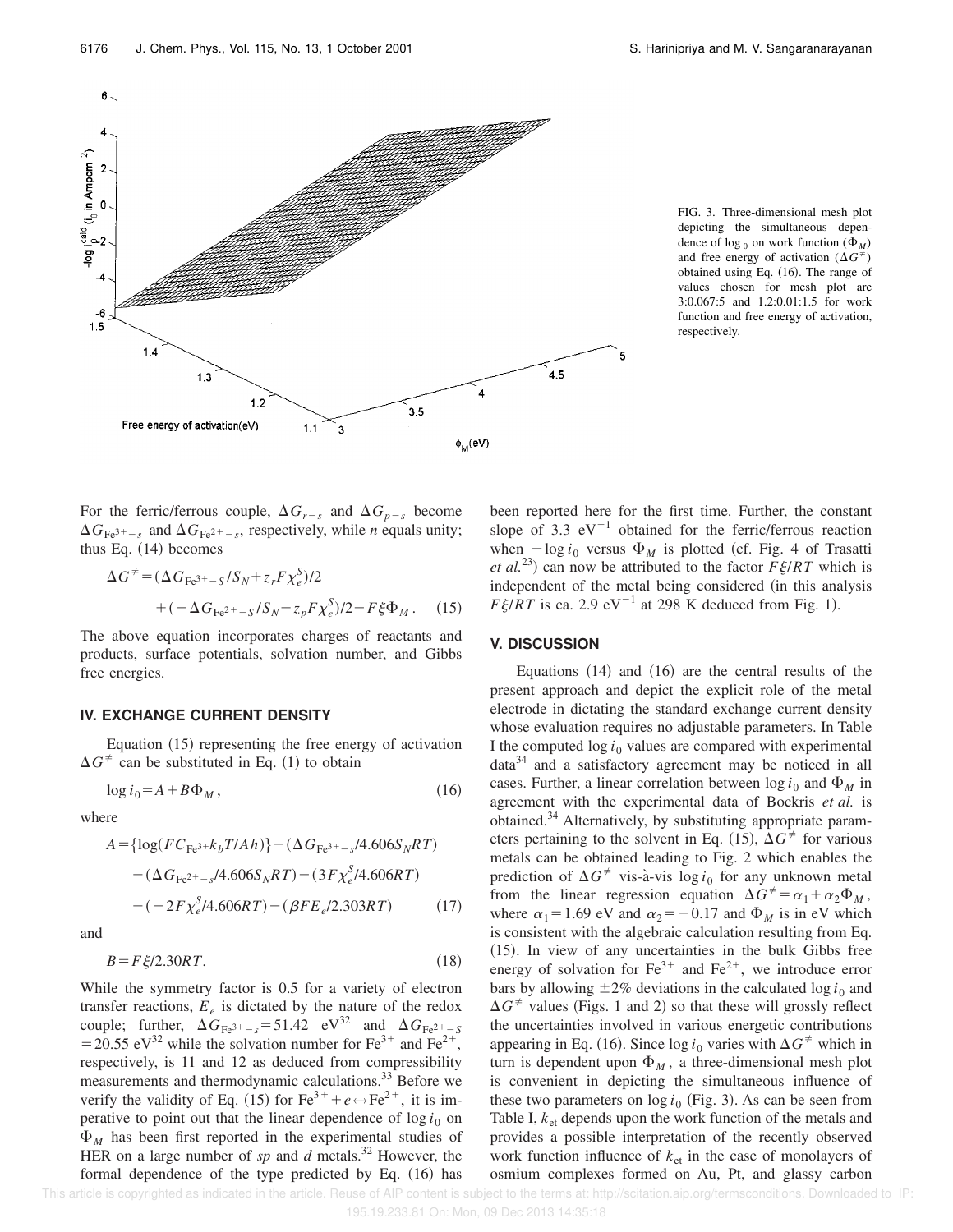electrodes.<sup>19</sup> We note that while  $\Phi_M$  pertaining to the metals in Table I spans a range of 4 to 5 eV,  $\Delta G^{\neq}$  varies from 0.829 to 0.995 eV and will show a stronger dependence if metals with widely varying work functions are considered.  $k_{\text{et}}$  for Pt is  $\approx$  584 times larger than that for Ta and is attributed to the fact that the work function of Pt is  $\approx$  1 eV higher.

The availability of an explicit expression for the free energy of activation in terms of work function of the metal nature of the reactant species, and solvent characteristics enables investigating a variety of issues arising in heterogeneous electron transfer reactions. The dependence of the exchange current density on the electronic structure of metals has been a central focus of investigation in density functional theory pertaining to electrode kinetics.<sup>1,2</sup> The electron transfer rate of  $[Ru(NH_3)_6]^{3+/2+}$  on Pt and Au was shown to be independent of the nature of the metal and ascribed to the fact that metal electrodes essentially function as electron reservoirs.<sup>35</sup> On the other hand, a plot of experimental  $\log i_0$ versus work function in the case of *d* metals such as Au, Pt, Pd, etc. for a ferric/ferrous reaction is linear (cf. Fig. 2 of Bockris *et al.*<sup>34</sup>). The formalism propounded here also supports such a linear correlation. However, it is imperative to examine the extent to which the metal under consideration contributes to the free energy of activation. For this purpose we recall that the work function of metal electrodes employed usually vary from 4 to 5 eV. Since  $\xi$  of Eq. (11) is 0.170 for all metals, the contribution of  $F \xi \Phi_M / RT$  varies from 0.68 to 0.85 eV. On the other hand, the rest of the terms of Eq.  $(15)$  in this reaction when water is employed as a solvent has a magnitude of 1.69 eV for the ferric–ferrous couple. In general, therefore, this indicates that solventdependent terms play a predominant role when compared with the influence of the metal. However, when other solvents such as dimethylsulphoxide, acetone, etc., whose free energy of solvation is lower and ions having smaller surface potentials are considered, the metal dependence may become crucial. Thus the occurrence or nonoccurrence of the influence of electrode surfaces in the free energy of activation for heterogeneous electron transfer reactions is largely an interplay between solvent contribution and work function magnitudes. Further, the extent of spillover of electronic density profile into the metal/solvent interface using jellium models and pseudopotentials is a central issue in analyzing equilibrium properties of the electrical double layer. $36-38$ 

In recent years, detailed investigations on the reorganization energy of solvent molecules pertaining to the  $Fe^{3+}/Fe^{2+}$  reaction on Pt(111)<sup>1,3,4</sup> have been carried out by computer simulation methods. The essential outcome of these simulations is that the solvent reorganization energy  $\lambda$ of Marcus analysis<sup>1,39</sup> is 2.4 eV for  $Fe^{3+}/Fe^{2+}$  at Pt electrodes. It is of interest to verify the prediction of Eq.  $(15)$ regarding the role of solvent energetics in electron transfer reactions. First, we note that no explicit term pertaining to solvent reorganization energy occurs in our analysis thereby precluding a direct comparison with values hitherto reported. Also, the calculations of  $w_r$  and  $w_p$  of Eq. (2) are carried out here in a different manner, employing solvation energy and surface potentials well known in thermodynamics of solution chemistry. In order to comprehend the role of solvent in our

formalism, the work function term of Eq.  $(15)$  is deleted and the remaining part of Eq.  $(15)$  then yields a value of 1.69 eV which corresponds to the contribution of solvent molecules in the free energy of activation in comparison with  $\lambda \approx 2.4$ eV obtained using Umbrella sampling of molecular dynamics simulations.<sup>3</sup>

Since work function of any metal is linearly related to its potential of zero charge  $(pzc)$ , Eq.  $(18)$  is able to describe the effect of pzc on the free energy of activation of electron transfer reactions. This feature is especially attractive in interpreting electron transfer reactions occurring at monolayer covered electrodes insofar as the functional dependence of the potential of zero charge on the surface coverage of ions or adsorbed molecules is customarily analyzed in electrosorption.<sup>10</sup> Further, since  $i_0$  can be interpreted using nonequilibrium statistical thermodynamic considerations,<sup>40</sup> the dependence of the free energy of activation pertaining to electrochemical reactions is amenable for analysis through Onsager's flux-force formalism. The possibility of incorporating metal dependence into the study of heterogeneous electron transfer reactions offers a framework by which electrochemical data can be analyzed using the concept of hardness, $41$  a current topic in the application of density functional theory to chemical reactions.

While the above phenomenological approach is useful in estimating the standard exchange current density on different metal surfaces (and single crystals) and employs no adjustable parameters, it has a limitation in not taking into account microscopic details concerning solvent polarization modes. Consequently, the above formalism is unable to depict the explicit role of solvent dielectric responses and/or nature of potential energy surfaces governing the coupling of the reactant with electrodes. A more unified treatment in this context would therefore require the incorporation of the metal dependence via density functional theory in conjunction with (nonlinear) dielectric polarization of solvent molecules using appropriate energy coordinates. This, when accomplished, is likely to provide a global description pertaining to the current–potential relation for electron transfer reactions at metal electrodes.

#### **ACKNOWLEDGMENTS**

The authors thank B. Uma and V. Sudha for their helpful suggestions. This work was supported by the Council of Scientific and Industial Research, Government of India.

 $5$ X. Xia and M. L. Berkowitz, Chem. Phys. Lett.  $227, 561$  (1994).

- $7$  V. Perez, J. M. Leuch, and J. Bertran, J. Comput. Chem. **13**, 1057 (1992). <sup>8</sup>R. R. Dogonadze, in *Reactions of Molecules at Electrodes*, edited by N. S.
- Hush (Wiley, New York, 1971), p. 135.
- <sup>9</sup> A. J. Bard and L. R. Faulkner, *Electrochemical Methods* (Wiley, New York, 1980).
- <sup>10</sup> See, for example, W. Schmickler, *Interfacial Electrochemistry* (Oxford University, London, 1996), p. 256.
- <sup>11</sup>D. N. Bertran, J. N. Betts, and J. N. Onuchic, J. Phys. Chem. **96**, 2852 (1992); J. Am. Chem. Soc. 114, 4043 (1992).

 $1$  J. B. Straus, A. Calhoun, and G. A. Voth, J. Chem. Phys.  $102$ ,  $529$  (1995). <sup>2</sup> See, for example, W. Schmickler, Annu. Rep. Prog. Chem., Sect. C: Phys.

Chem. 95, 117 (1999), and references therein.

<sup>&</sup>lt;sup>3</sup>D. A. Rose and I. Benjamin, J. Chem. Phys. **100**, 3545 (1994).

<sup>&</sup>lt;sup>4</sup> J. B. Straus and G. A. Voth, J. Chem. Phys. 97, 7388 (1993).

<sup>&</sup>lt;sup>6</sup> J. M. Saveant, J. Am. Chem. Soc. **109**, 6788 (1992).